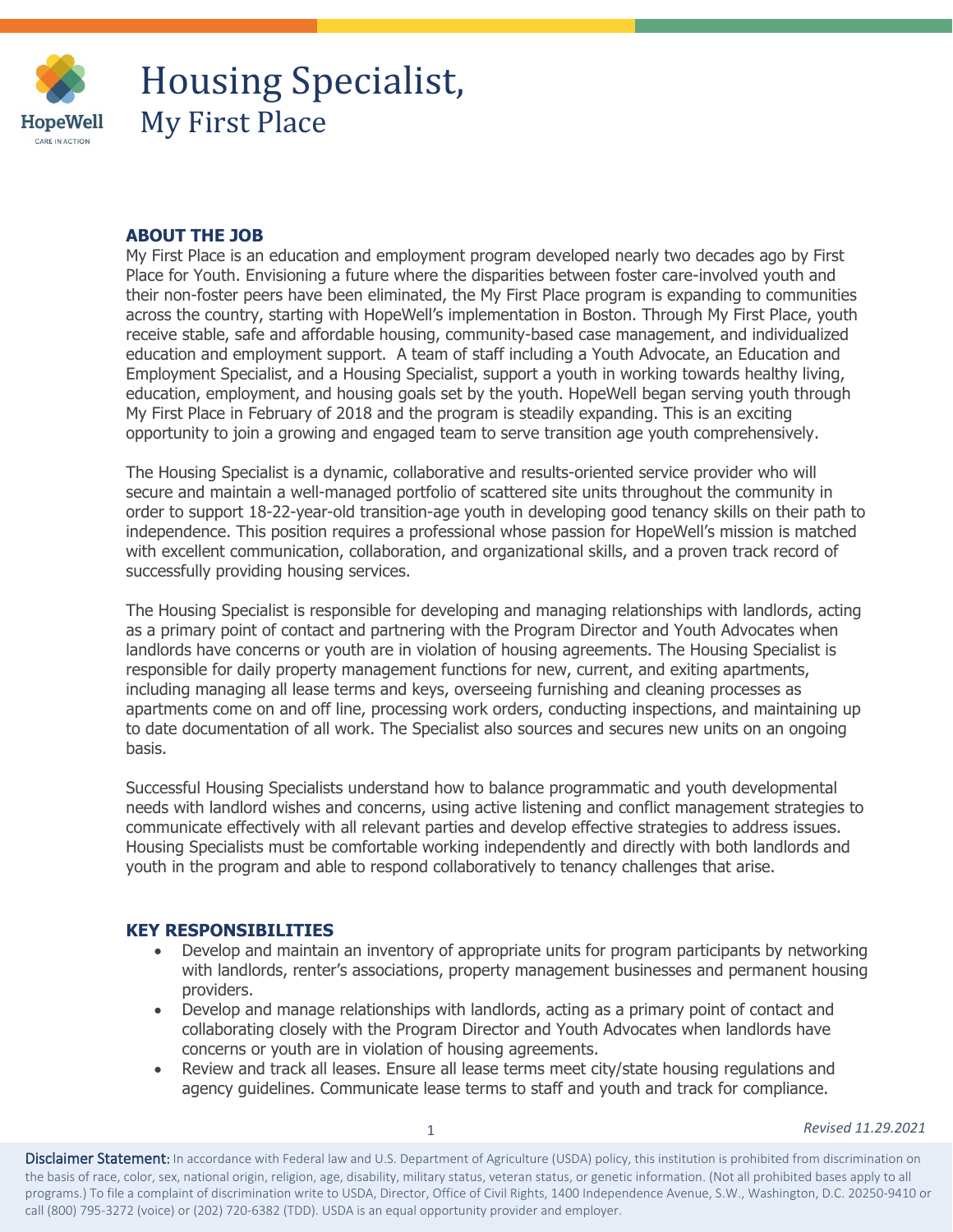

## Housing Specialist, My First Place

- Oversee and coordinate all logistics involved in move/relocation/unit turnover activities and repairs/maintenance. Source and maintain vendor relationships as needed to complete these activities.
- Conduct all relevant inspections and ensure properties are physically maintained and meet habitability and safety standards in accordance with housing regulations and agency guidelines.
- Maintain, document, and track key inventory.
- Adhere to all fair housing, ADA, landlord/tenant and program laws and regulations.
- Complete documentation including but not limited to leases, notices, work orders, inspections, and key logs.
- Other duties as assigned. My First Place™ is being newly launched in Springfield, and as such, the program implementation process will be subjected to a continuous cycle of analysis and assessment as it launches. As we learn more about how to best support youth needs in Springfield, the roles and responsibilities of various team members will likely adapt and change as the program is launched and evolves.

## **QUALIFICATIONS**

The ideal candidate will possess:

- Bachelor's degree or a combination of education and experience that demonstrates a capacity to secure and manage housing in a supportive housing program.
- Two years of experience working in affordable housing and/or residential property management setting.
- Working knowledge of landlord-tenant, fair housing, and ADA laws with the ability to comprehend regulatory and legal agreements, contracts and housing industry publications. Subsidized housing regulation experience desired. Experience working with resident service providers preferred.
- Working knowledge of work order systems and basic apartment maintenance.
- Ability to organize and manage processes and facilitate schedules and logistics.
- Excellent customer service skills.
- High level of personal accountability for the quality and impact of work.
- Excellent communication skills, professional demeanor, sound judgment, and strong organizational skills.
- A high level of professionalism in work and interpersonal interactions with both internal and external contacts.
- Strongly prefer a candidate that will have a demonstrated understanding of and competence in serving culturally diverse populations.
- Willingness to work collaboratively, but with the capacity to work independently.
- Computer skills sufficient to perform essential functions.

### **OTHER REQUIREMENTS**

- Daily access to an automobile is required.
- A valid MA State Driver's License.
- Clearing of background checks as required by state and federal law.
- Remain current in all DCF required trainings.

## **WORKPLACE CULTURE AND BENEFITS**

 $\overline{2}$ 

*Revised 11.29.2021*

Disclaimer Statement: In accordance with Federal law and U.S. Department of Agriculture (USDA) policy, this institution is prohibited from discrimination on the basis of race, color, sex, national origin, religion, age, disability, military status, veteran status, or genetic information. (Not all prohibited bases apply to all programs.) To file a complaint of discrimination write to USDA, Director, Office of Civil Rights, 1400 Independence Avenue, S.W., Washington, D.C. 20250-9410 or call (800) 795-3272 (voice) or (202) 720-6382 (TDD). USDA is an equal opportunity provider and employer.